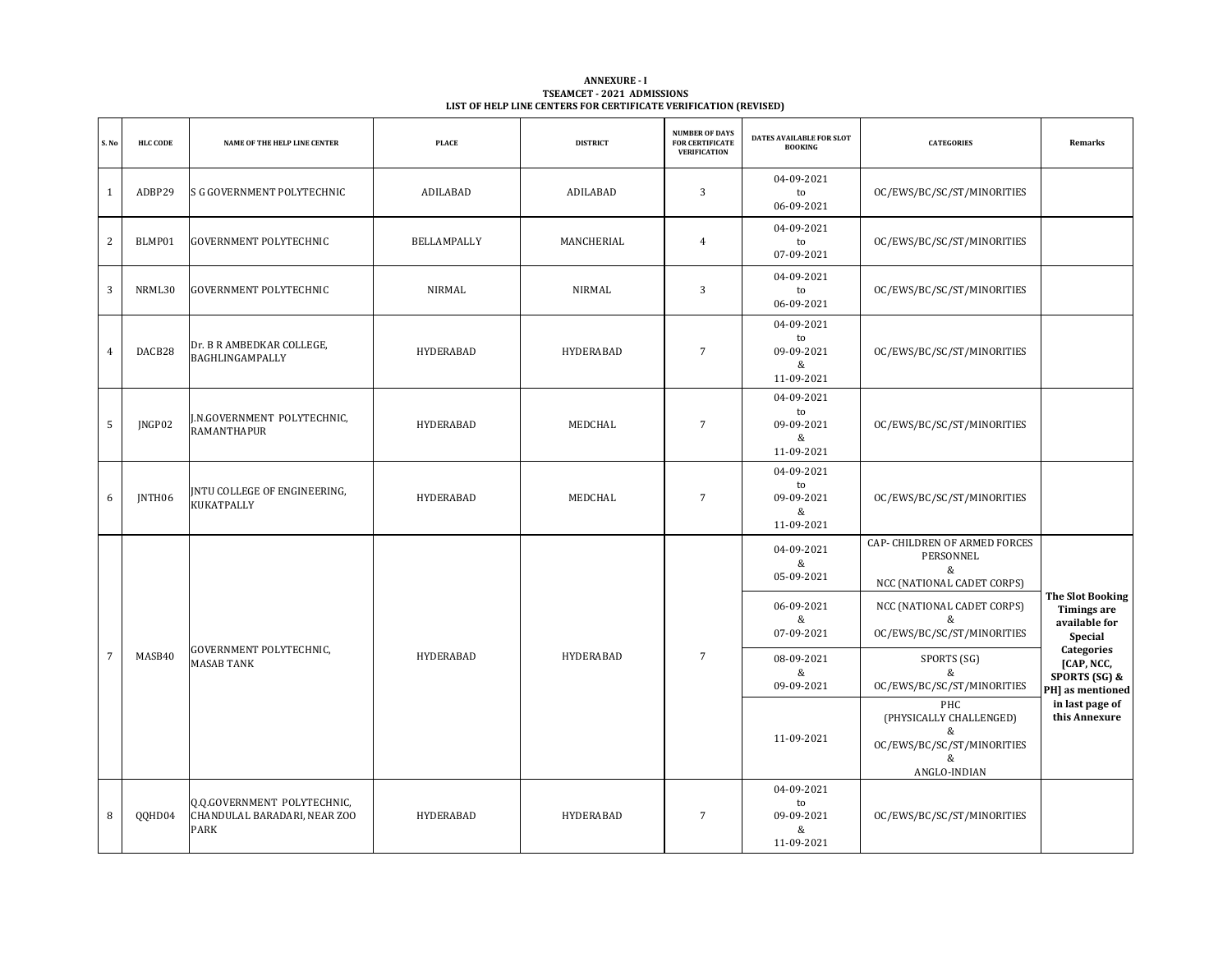| S. No | <b>HLC CODE</b> | NAME OF THE HELP LINE CENTER                                  | <b>PLACE</b>  | <b>DISTRICT</b>      | <b>NUMBER OF DAYS</b><br><b>FOR CERTIFICATE</b><br><b>VERIFICATION</b> | DATES AVAILABLE FOR SLOT<br><b>BOOKING</b>        | <b>CATEGORIES</b>          | Remarks |
|-------|-----------------|---------------------------------------------------------------|---------------|----------------------|------------------------------------------------------------------------|---------------------------------------------------|----------------------------|---------|
| 9     | UCSS31          | UNIVERSITY COLLEGE OF SCIENCE,<br>SAIFABAD, MASAB TANK        | HYDERABAD     | HYDERABAD            | 7                                                                      | 04-09-2021<br>to<br>09-09-2021<br>&<br>11-09-2021 | OC/EWS/BC/SC/ST/MINORITIES |         |
| 10    | GPWS03          | <b>GOVERNMENT POLYTECHNIC FOR</b><br>WOMEN, EAST MARREDPALLY, | SECUNDERABAD  | HYDERABAD            | $7\overline{ }$                                                        | 04-09-2021<br>to<br>09-09-2021<br>&<br>11-09-2021 | OC/EWS/BC/SC/ST/MINORITIES |         |
| 11    | UPGG33          | UNIVERSITY PG COLLEGE                                         | GODAVARIKHANI | PEDDAPALLI           | $\overline{4}$                                                         | 04-09-2021<br>to<br>07-09-2021                    | OC/EWS/BC/SC/ST/MINORITIES |         |
| 12    | GDCJ35          | SKNR GOVERNMENT DEGREE<br>COLLEGE                             | JAGTIAL       | JAGTIAL              | 5                                                                      | 04-09-2021<br>to<br>08-09-2021                    | OC/EWS/BC/SC/ST/MINORITIES |         |
| 13    | GMRK08          | Dr.B. R. AMBEDKAR GMR<br>POLYTECHNIC<br>FOR WOMEN             | KARIMNAGAR    | KARIMNAGAR           | $7\overline{ }$                                                        | 04-09-2021<br>to<br>09-09-2021<br>&<br>11-09-2021 | OC/EWS/BC/SC/ST/MINORITIES |         |
| 14    | SRRS22          | SRRS GOVERNMENT POLYTECHNIC                                   | SIRCILLA      | RAJANNA SIRCILLA     | $\overline{4}$                                                         | 04-09-2021<br>to<br>07-09-2021                    | OC/EWS/BC/SC/ST/MINORITIES |         |
| 15    | SRBK09          | SR & BGNR GOVERNMENT DEGREE<br>COLLEGE                        | KHAMMAM       | KHAMMAM              | 7                                                                      | 04-09-2021<br>to<br>09-09-2021<br>&<br>11-09-2021 | OC/EWS/BC/SC/ST/MINORITIES |         |
| 16    | KTGM10          | GOVERNMENT POLYTECHNIC,<br><b>RUDRAMPUR</b>                   | KOTHAGUDEM    | BHADRADRI KOTHAGUDEM | 6                                                                      | 04-09-2021<br>to<br>09-09-2021                    | OC/EWS/BC/SC/ST/MINORITIES |         |
| 17    | MBNR11          | <b>GOVERNMENT POLYTECHNIC</b>                                 | MAHABUBNAGAR  | MAHABUBNAGAR         | $\sqrt{7}$                                                             | 04-09-2021<br>to<br>09-09-2021<br>&<br>11-09-2021 | OC/EWS/BC/SC/ST/MINORITIES |         |
| 18    | GDCP27          | S V GOVERNMENT DEGREE COLLEGE                                 | <b>PALEM</b>  | NAGARKURNOOL         | 3                                                                      | 04-09-2021<br>to<br>06-09-2021                    | OC/EWS/BC/SC/ST/MINORITIES |         |
| 19    | GDWL23          | <b>GOVERNMENT POLYTECHNIC</b>                                 | GADWAL        | JOGULAMBA GADWAL     | $\overline{4}$                                                         | 04-09-2021<br>to<br>07-09-2021                    | OC/EWS/BC/SC/ST/MINORITIES |         |
| 20    | WNPT21          | K.D.R GOVERNMENT POLYTECHNIC                                  | WANAPARTHY    | WANAPARTHY           | 3                                                                      | 04-09-2021<br>to<br>06-09-2021                    | OC/EWS/BC/SC/ST/MINORITIES |         |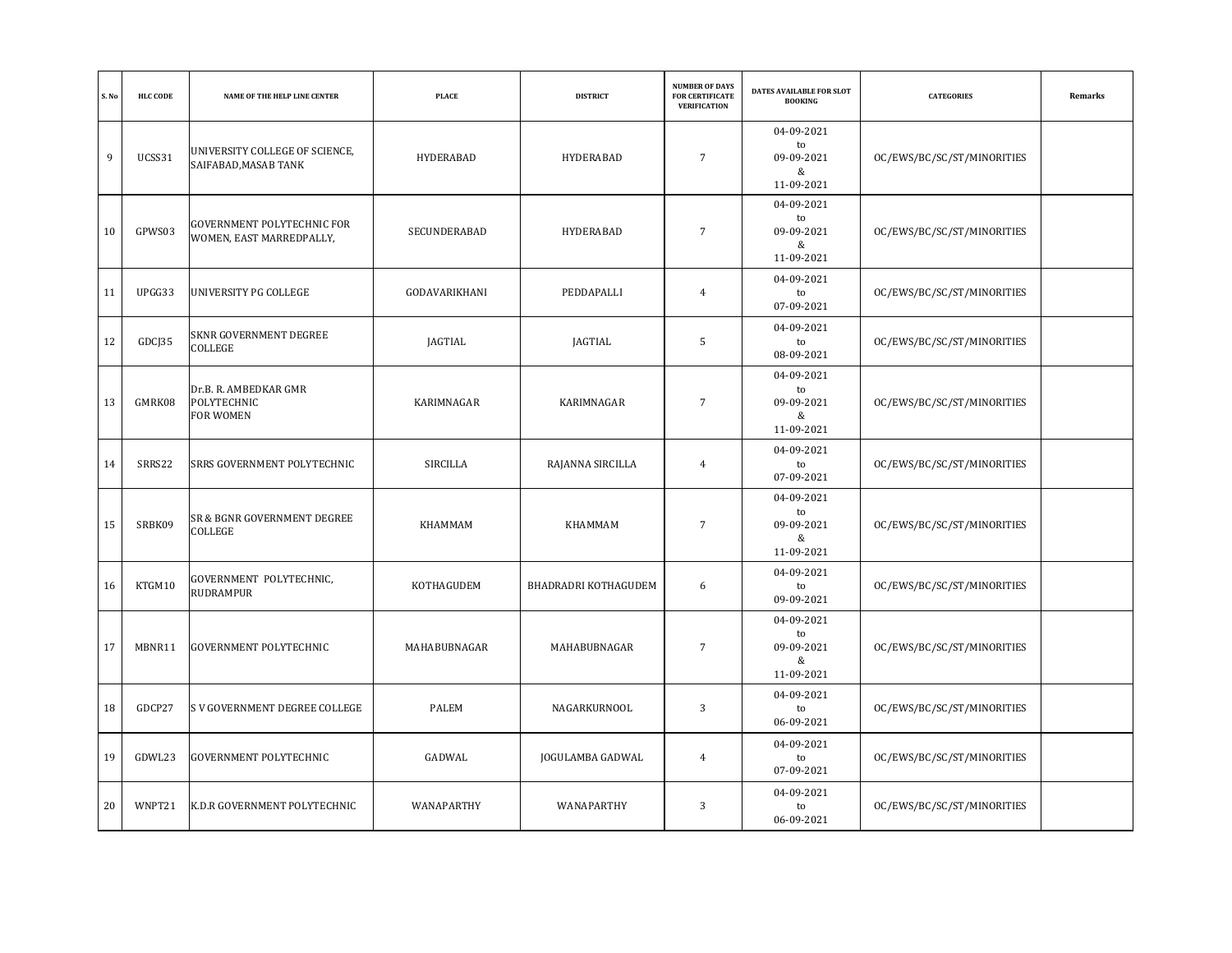| S. No | <b>HLC CODE</b> | NAME OF THE HELP LINE CENTER                   | <b>PLACE</b>                | <b>DISTRICT</b>             | <b>NUMBER OF DAYS</b><br><b>FOR CERTIFICATE</b><br><b>VERIFICATION</b> | DATES AVAILABLE FOR SLOT<br><b>BOOKING</b>        | <b>CATEGORIES</b>          | Remarks |
|-------|-----------------|------------------------------------------------|-----------------------------|-----------------------------|------------------------------------------------------------------------|---------------------------------------------------|----------------------------|---------|
| 21    | MDKW12          | <b>GOVERNMENT POLYTECNIC FOR</b><br>WOMEN      | MEDAK                       | MEDAK                       | 3                                                                      | 04-09-2021<br>to<br>06-09-2021                    | OC/EWS/BC/SC/ST/MINORITIES |         |
| 22    | SGRD34          | <b>GOVERNMENT POLYTECHNIC</b>                  | <b>SANGA REDDY</b>          | <b>SANGA REDDY</b>          | 6                                                                      | 04-09-2021<br>to<br>09-09-2021                    | OC/EWS/BC/SC/ST/MINORITIES |         |
| 23    | SDPT13          | GOVERNMENT POLYTECHNIC,<br>RAJGOPALPET         | SIDDIPET                    | SIDDIPET                    | 5                                                                      | 04-09-2021<br>to<br>08-09-2021                    | OC/EWS/BC/SC/ST/MINORITIES |         |
| 24    | NALG15          | GOVERNMENT POLYTECHNIC                         | NALGONDA                    | NALGONDA                    | $7\overline{ }$                                                        | 04-09-2021<br>to<br>09-09-2021<br>&<br>11-09-2021 | OC/EWS/BC/SC/ST/MINORITIES |         |
| 25    | SVCS42          | SRI VENKATESHWARA DEGREE<br>COLLEGE            | <b>SURYAPET BYPASS ROAD</b> | <b>SURYAPET</b>             | 6                                                                      | 04-09-2021<br>to<br>09-09-2021                    | OC/EWS/BC/SC/ST/MINORITIES |         |
| 26    | YDGR25          | <b>GOVERNMENT POLYTECHNIC</b>                  | YADAGIRIGUTTA               | YADADIRI BHUVANAGIRI        | $\overline{4}$                                                         | 04-09-2021<br>to<br>07-09-2021                    | OC/EWS/BC/SC/ST/MINORITIES |         |
| 27    | GDCK37          | GOVERNMENT ARTS AND SCIENCE<br>COLLEGE         | KAMAREDDY                   | <b>KAMAREDDY</b>            | 3                                                                      | 04-09-2021<br>to<br>06-09-2021                    | OC/EWS/BC/SC/ST/MINORITIES |         |
| 28    | NZBD17          | <b>GOVERNMENT POLYTECHNIC</b>                  | NIZAMABAD                   | NIZAMABAD                   | $\overline{7}$                                                         | 04-09-2021<br>to<br>09-09-2021<br>&<br>11-09-2021 | OC/EWS/BC/SC/ST/MINORITIES |         |
| 29    | VKBD24          | GOVERNMENT POLYTECHNIC                         | VIKARABAD                   | VIKARABAD                   | $\overline{4}$                                                         | 04-09-2021<br>to<br>07-09-2021                    | OC/EWS/BC/SC/ST/MINORITIES |         |
| 30    | GDCB39          | GOVERNMENT DEGREE COLLEGE                      | <b>BHOOPALPALLI</b>         | JAYASHANKAR<br>BHOOPALPALLI | 3                                                                      | 04-09-2021<br>to<br>06-09-2021                    | OC/EWS/BC/SC/ST/MINORITIES |         |
| 31    | ABVJ36          | A B V GOVERNMENT DEGREE<br>COLLEGE             | JANGOAN                     | JANGOAN                     | $\overline{4}$                                                         | 04-09-2021<br>to<br>07-09-2021                    | OC/EWS/BC/SC/ST/MINORITIES |         |
| 32    | GDCM38          | GOVERNMENT DEGREE COLLEGE                      | MAHABUBABAD                 | MAHABUBABAD                 | $\overline{4}$                                                         | 04-09-2021<br>to<br>07-09-2021                    | OC/EWS/BC/SC/ST/MINORITIES |         |
| 33    | KDCH26          | KAKATIYA GOVERNMENT COLLEGE                    | HANAMKONDA                  | WARANGAL URBAN              | 3                                                                      | 04-09-2021<br>to<br>06-09-2021                    | OC/EWS/BC/SC/ST/MINORITIES |         |
| 34    | KUSB18          | UNIVERSITY ARTS & SCIENCE<br>COLLEGE, SUBEDARI | HANAMKONDA                  | HANAMKONDA                  | 5                                                                      | 04-09-2021<br>to<br>08-09-2021                    | OC/EWS/BC/SC/ST/MINORITIES |         |